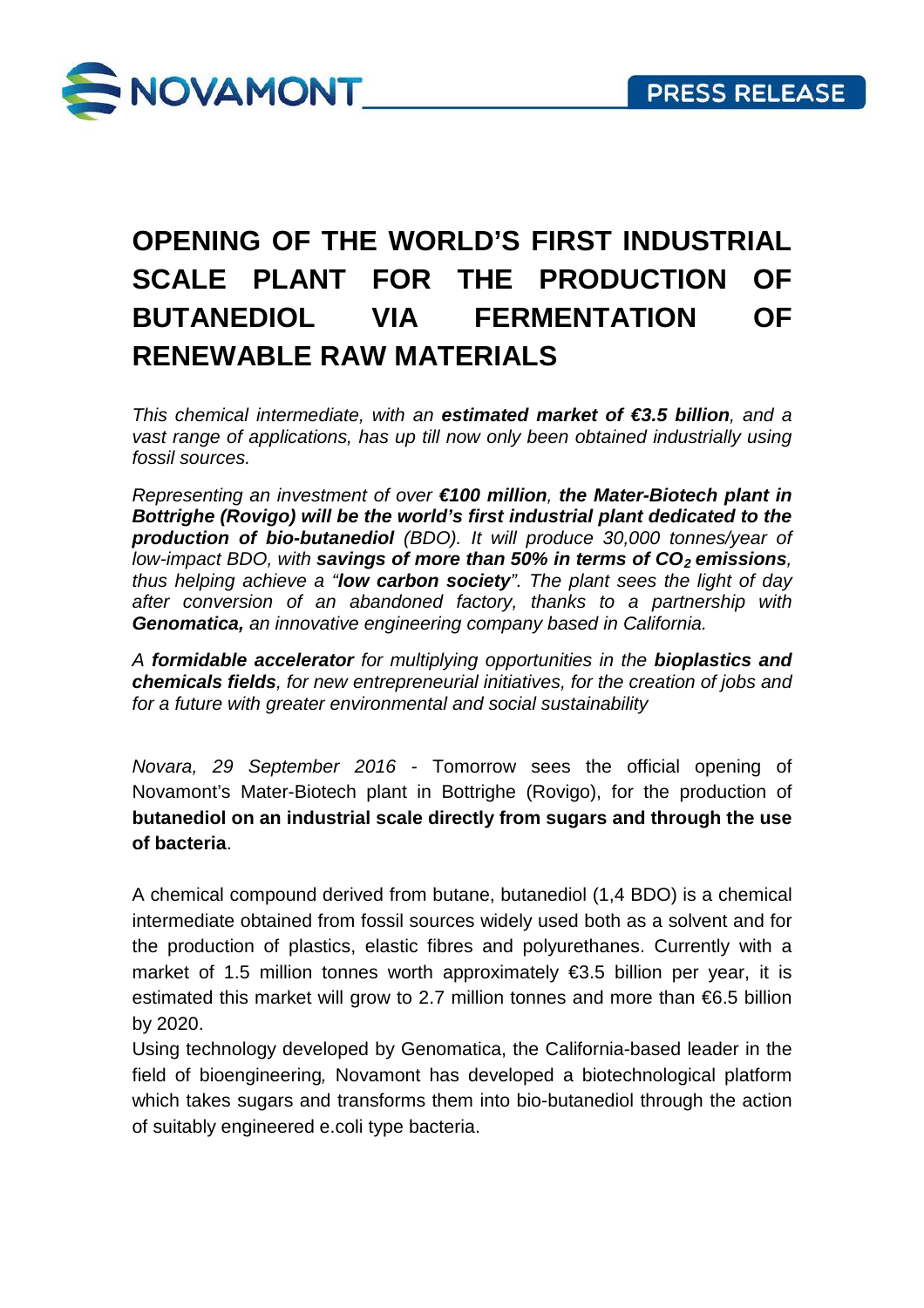

The combination of Novamont's industrial research and know-how and the revolutionary Genomatica technology **has given rise to a product which will be produced on an industrial scale: 30,000 tonnes per year when fully operational**, with **CO2 savings of at least 50%**. The environmental sustainability of Novamont's bio-butanediol is also enhanced by the energy efficiency of the Bottrighe Mater-Biotech plant, which has been designed to reutilise the by-products derived from the process in order to satisfy the plant's energy requirements, thereby optimising the entire process life cycle.

But, when put into the context of the Novamont integrated bio-refinery project, the scope of this innovation goes beyond the availability of new technologies, bio-based products and the contribution these can make to the need to "decarbonise" planet Earth. As Catia Bastioli, Novamont CEO, puts it: "Mater-Biotech is just one facet of a system of world leader, interconnected plants to be seen as a **formidable accelerator**, a way of multiplying opportunities in the bioplastics and chemicals fields for the producers of raw materials, for the producers of finished products, for new entrepreneurial initiatives, for the creation of jobs, and for those who are concerned about planning a future with greater environmental and social sustainability".

With the opening of the Mater-Biotech plant, Novamont now adds a fundamental element to its **model for a bioeconomy which it interprets as the regeneration of local areas**, taking over abandoned factories or sites in serious difficulty and regenerating them as true and proper "infrastructures of the bioeconomy".

Today, Novamont has revitalised 6 such sites and has fine-tuned 4 worldleading technologies which can be multiplied in accordance with its model for a bio-refinery integrated with the local area, in which technologies and products are developed to provide concrete solutions to large-scale problems such as the recycling of organic waste.

"Mater-Biotech, together with the Novamont research centres in Piana di Monte Verna and Novara, represents a formidable platform for industrial biotechnologies, from basic research to flagship plants", concludes Bastioli, "a major opportunity to create competitive edge in partnership with other entities in the academic and industrial sectors".

When fully operational, the Bottrighe plant will employ seventy-five people directly, plus another 180-200 considering also the supply chain.